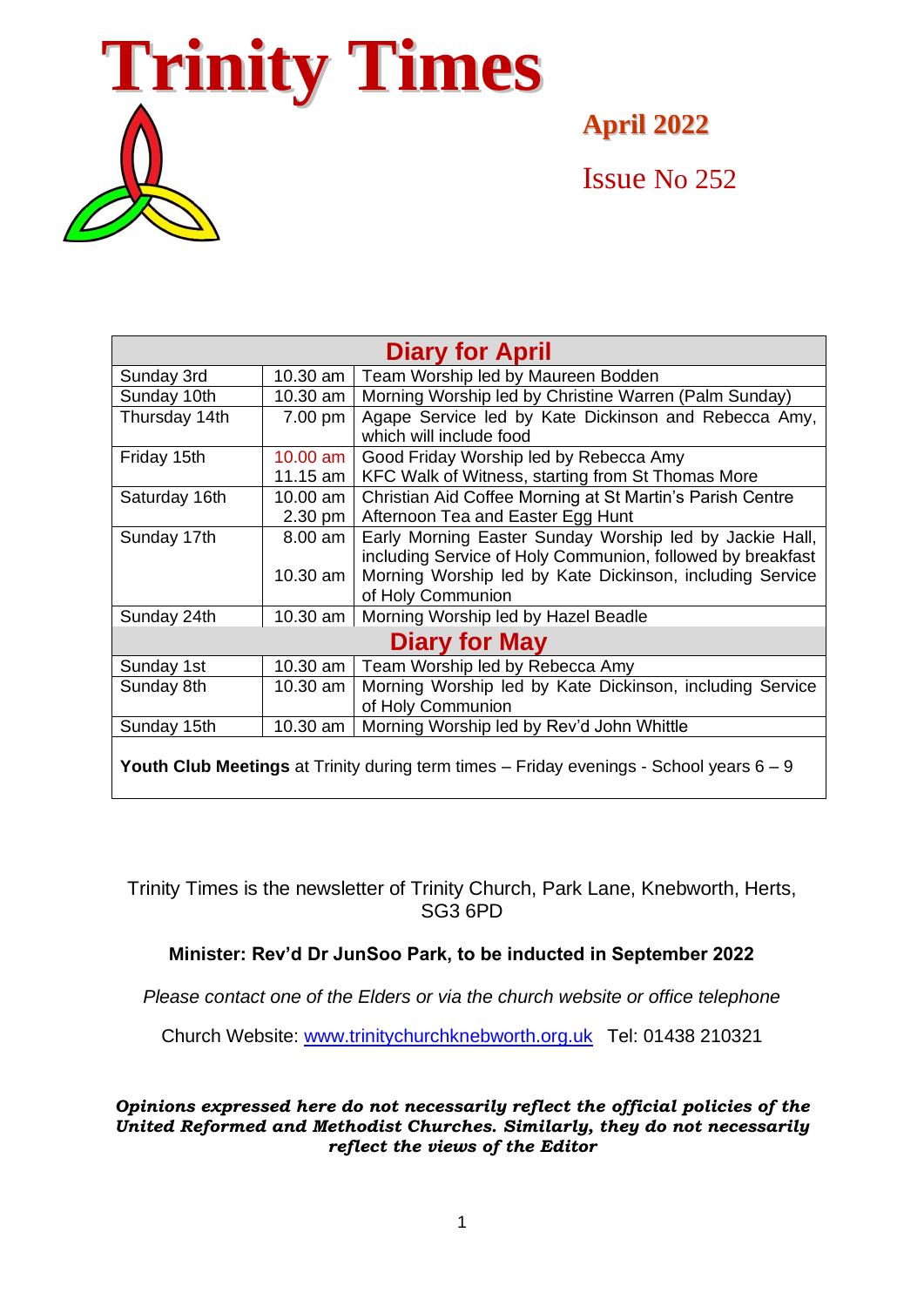### **NOTES FROM THE EDITOR**

Here's hoping for some fine weather ahead, especially for the Easter weekend. As you will see in the next few pages, there are a number of outside events and activities that will be all the better for a bit of sunshine. As well as the Knebworth Family of Churches Walk of Witness and the Methodist Circuit Charity Walk, both on Good Friday, there is then the afternoon tea and Easter egg hunt at Trinity the next day. And on any nice day during the month you can wander round the village trying to solve the clues in the "Knebworth Knowledge" quiz. Something for everyone!

*Graham Fothergill*

# **FAMILY NEWS**

There is always a sadness in losing one of our membership, and the peaceful death of Martha Mower at the end of February is no exception. When John Whittle led her funeral service in Trinity her family gave us an amazing opportunity to reflect on the whole of her faith-full life. (Elsewhere you can read the account written by Martha herself, which her son shared with us.) I share a little here of what we learned of her life. Her 95 years started in Germany, baptised into the Lutheran Church to which her mother had converted. At the age of 12 she had to leave her mother and come on the Kindertransport to London. Martha spent the next chapter in the loving care of a foster mother in a village in Ayrshire, becoming a nurse (Nurse Rose) who cared for vulnerable children, abandoned by society. She met and married Ron Mower in 1948 (we even saw a cine film of the day!), bringing her to England where they soon became a secure and loving family with three sons, Paul, John and Andrew. Martha and Ron moved to Old Knebworth in the late 1990s to be near to family, and Martha became part of the New Close fellowship, including Meeting Point. She and Ron had 56 happy years together before he died in 2004 and her sons shared the responsibilities of ensuring that she could remain in the home she moved to, across the road from Trinity and round the corner from eldest son, Paul. They paid tribute to the team of live-in carers who enabled this to continue through many years as dementia took away Martha's memory and her understanding of the world. Knowing Martha mostly in this final chapter meant that to hear the account she wrote some 25 years ago and read by Paul gave us a real insight to her whole story. All that we learned from her words and those of Paul and Andrew (as John sadly died four years ago) reflected a picture including profoundly painful experiences, but mixed with a life that helped love, fun and laughter to be shared and to grow not only in her own family, but with all whom she encountered throughout her life. As John Whittle reminded us, the story has extra poignancy at this time of world history in 2022, and the family request for any donations to go to DEC Ukraine appeal was particularly appropriate. We often learn more about their lives after friends have died, but I have never experienced that so movingly. It felt like a story to share more widely among Martha's fellow members.

To bring us back to 2022 in the life of Trinity Church, we have much to be grateful for. When I last wrote this column, we were on the threshold of meeting JunSoo and his family and could not speculate on the outcome. On the day everyone appeared and pulled together to make it a fruitful experience of worship and conversation. It was a joy to see so many of us there – with the balance of ages truly reflecting the nine decades we represent between us. As we begin to work with the other churches in the pastorate on welcoming the Park family, I pray it will bring an energy in coming months to finding new ways to share and strengthen our Trinity leadership so that we can continue our mission in the community in partnership with JunSoo and the churches of both our denominations.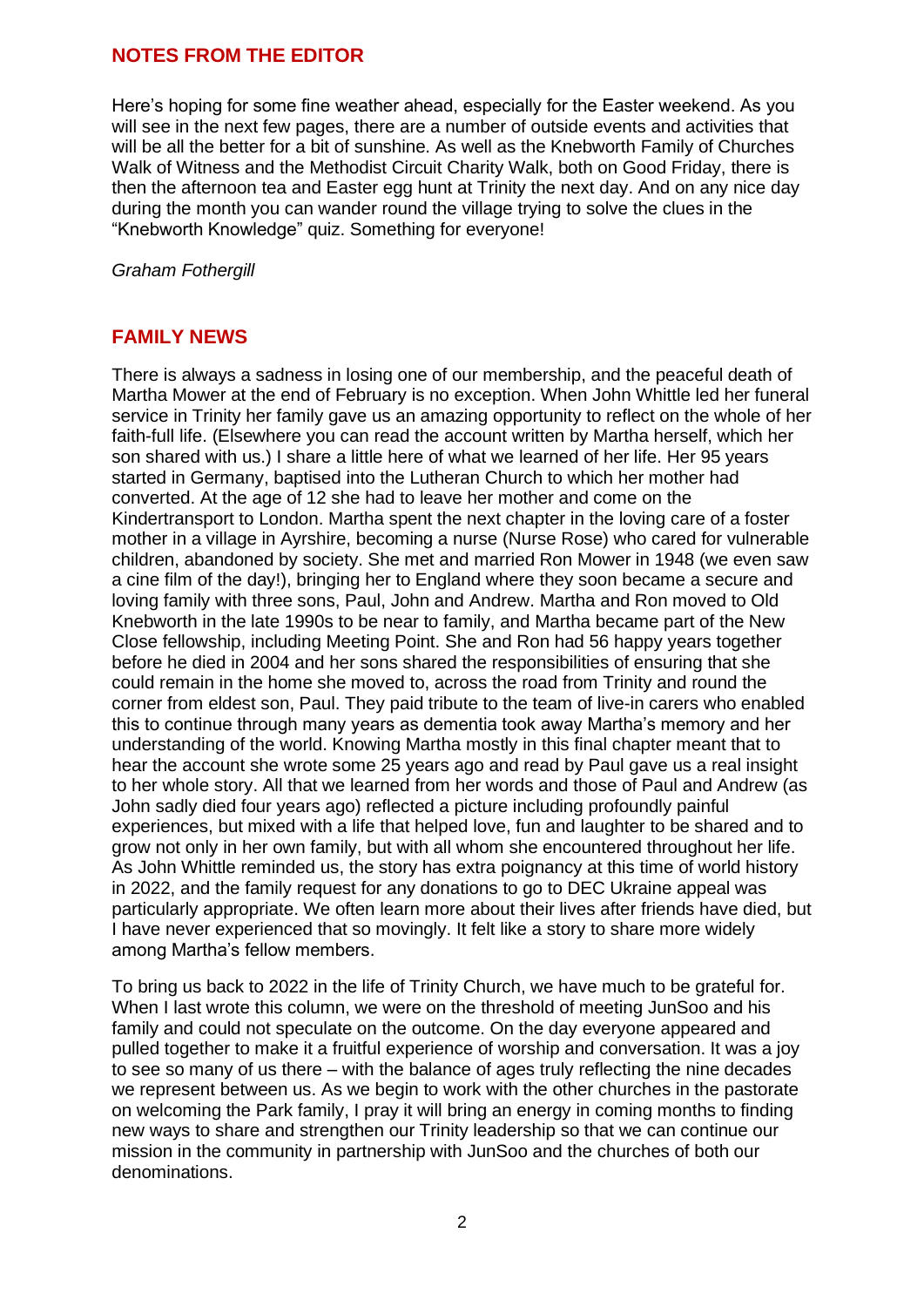Meanwhile, at the recent church meeting we agreed that specific Covid measures for mask wearing, distancing etc during services would now become personal choice. It was recognised that those choices would vary, and it is still important to care for each other in recognising those with vulnerabilities. It was also agreed to reinstate refreshments after service. I am currently aware of several people locally and within the fellowship who have "the virus", and others who have good reasons to shield from it, but we live in trust that we will learn and adjust to ways to safely manage our community life again.

*Gill Hughes*

# MARTHA MATILDE JOHANNA ROSENZWEIG – HER MEMOIR

I was born on the 5th of March 1927, in the village of Altleiningenin, Germany. I lived with my brother Paul, who is seven years older than I, with my mother Klara and my grandfather Heinrich in a small house. Mother had converted to Christianity, and Paul and I were baptised and attended the Lutheran Church in Altleiningen.

My early childhood was happy, but with the coming of the Nazi race laws, we were classified as Jews, the only such family in Altleiningen. At that age I did not appreciate the significance of this, but from that time onwards I recognised that children, who had been my close friends, no longer wanted to play with me, leaving me isolated. We became the butt of any local antisemitism, and the victims of every local bully.

My school teacher, for whom I felt a great affection, married and moved away. She was replaced by a man who actually wore his brown shirt uniform in the classroom, and took obvious delight in humiliating me, in front of the other children, every day.

I remember feeling permanently frightened, particularly when the Hitler youth demonstrated outside our door, and when stones were thrown through windows, and even larger ones through our roof.

On the evening of Kristallnacht, 9th November 1938, the police came to arrest Paul. He was taken to be imprisoned in Dachau concentration camp. Next morning when I went to school, the teacher ordered me to leave and not come back, the pleasure that he derived from this was obvious in his face. He could not have known that hearing that I need not go back to that hateful place was the happiest moment I could remember in that period of my life.

Grandfather was heartbroken to lose Paul and I cannot remember his getting up from his bed again. He died about six weeks later and he is buried in the Jewish cemetery in Mannheim. Mother and I were left alone in that wreck of a house until Paul was released in late February 1939. He was able to make contact with Pastor Hermann Maas of Heidelberg who, working with Christian charities in England, arranged for Paul and I to leave Germany. He regretted that he could not at that time do anything for our mother.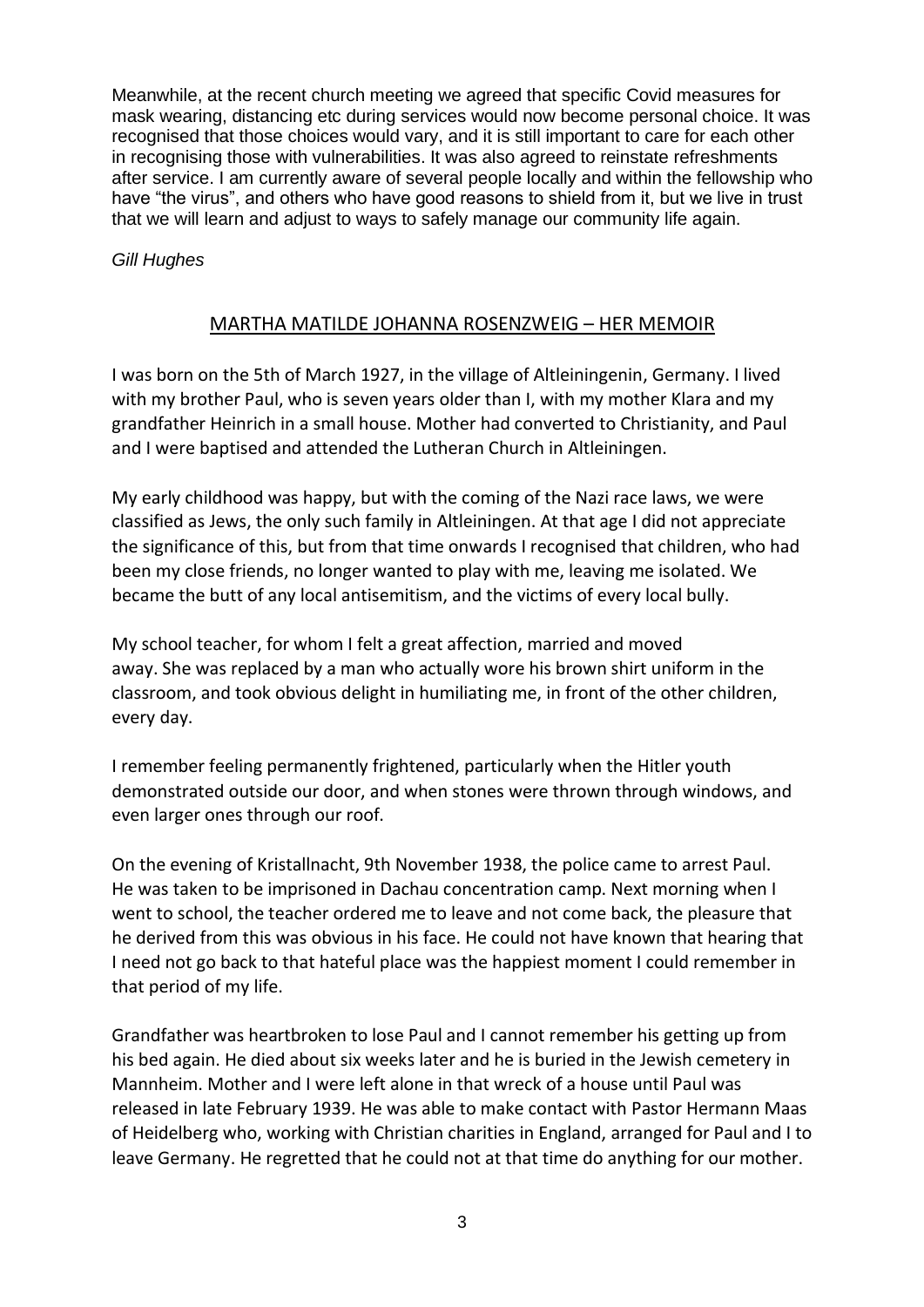The time came for me to leave my mother. Paul was to follow me two weeks later, to work on a Lincolnshire farm and, when the war came, to join the British Army.

Mother was to leave Altleiningen in September 1939 to seek work in Mannheim. She was arrested there in October 1940 and deported, along with other Jews, to France. She was held prisoner by the Vichy regime until 1942 when she was re-deported to Auschwitz, where she is assumed to have been killed within hours of arriving on the 14th $^h$  August 1942.

In June 1939 I bade my mother a tearful farewell, and Paul took me by train to Frankfurt. There he had to leave me, and I joined a large party of other Jewish children, being looked after by a group of ladies. My memories of the journey are unclear. We travelled by train to Bremen and subsequently boarded "The Europa" to sail to England. I spent the voyage in a cabin being very sick. I recall thinking that the stewards were very kind.

On 14th June 1939 we landed at Southampton from where we went by train to London. I was separated from the other children, and taken by two young ladies, whom I took to be German, to spend the night at their flat. Next day they put me on a train to Scotland. I think they explained my background to two older ladies travelling in the same compartment, but I had no way of communicating with them.



When eventually the train reached Kilmarnock, I was met by Mr and Mrs Hamilton of Alloway. I believe they were prominent in an organisation called the Scottish Council for Refugees. They took me in their car to Minishant, an Ayrshire village about the same size as Altleiningen, to the cottage of Mrs Robertson who was to become my foster mother, my beloved Auntie Annie. She was a widow who had lost her only son in an accident the previous year. I think it the greatest good fortune of my life to have met her. She gave me much love. I shared her bed and felt warm and safe.

There was nobody who spoke or understood a word of German, but everyone was kind to me. All the village wanted to play with me, I was a novelty. It was largely from them that I learnt my English, including words that a shocked Auntie Annie told me I must never repeat. I attended the village school and later the Maybole Academy. In three years, I had come to speak perfect English (with an Ayrshire accent), and had lost my German.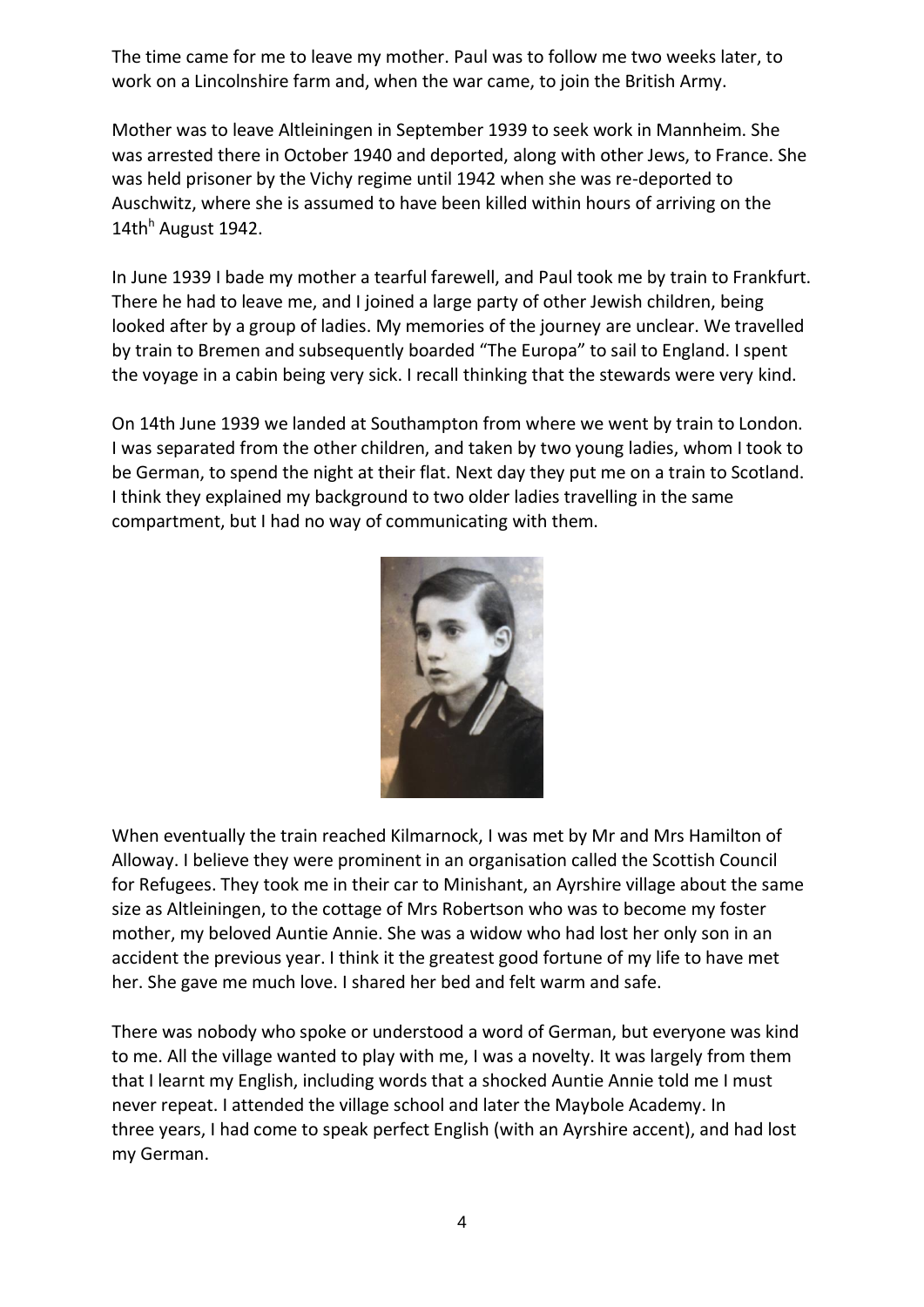At fifteen I left school and for three years was nanny and maid-of-all-work in the house of a minister in Ayr. For two years following that I was a nurse in a residential nursery at Irvine looking after young, mainly illegitimate, children. In 1947 I met and married an Englishman. We have had a good marriage now approaching its 50th anniversary and blessed with three fine sons and four grandsons. Life, once so unpromising, has been kind to me.

Martha Mower 15th November 1997

# **Rev'd Dr JunSoo Park**

JunSoo, together with his wife Bora and children Daniel, Timothy and Esther, visited us here in Knebworth and friends at Baldock URC on 27th February. A joint meeting of the pastorate (Knebworth, Walkern, Baldock and Ashwell) took place on the following Tuesday, which resulted in JunSoo being invited to be our minister, and he gladly accepted.

JunSoo was ordained into the Presbyterian church of Korea in 2011, his ministerial focus being among the disabled and university students. In 2017 he moved to Scotland to further his studies into Christian ethics and practical theology at the University of Edinburgh, during which time he served as assistant minister at St Michael's Parish Church of Scotland in Linlithgow.

He comes to us from St Andrew's Balham & Tooting URC and, together with his family, will take up residence in the Knebworth manse towards the end of August and commence his ministry with us on 1st September. This will be followed by a joint induction service at Trinity on 17th September.

This is an exciting new beginning for us in Knebworth and the other churches in the North Herts URC Group that he will be serving, and we thank God for hearing our prayers, and JunSoo for responding to the call.

*From our Vacancy Committee Representatives, Brian Hughes and Kate Dickinson.*

# **PARISH NEWS ARTICLE**

This is the text of the Trinity article that has been prepared by Jackie Hall for the April edition of the Knebworth Parish News. (*Ed.*)

Happy Easter! Last year we were in the middle of a pandemic; strict restrictions as to what we might do and who and where we might meet. This year, wow, Easterathon! Family to spoil, YES. Easter egg hunt already sorted and planned though I may need to buy some more Easter eggs due to over enthusiastic testing of Easter eggs. Freedom, yay and yes! I will yell 'Christ is risen' at the top of my voice with NO, repeat NO, mask; sorry in advance, neighbours.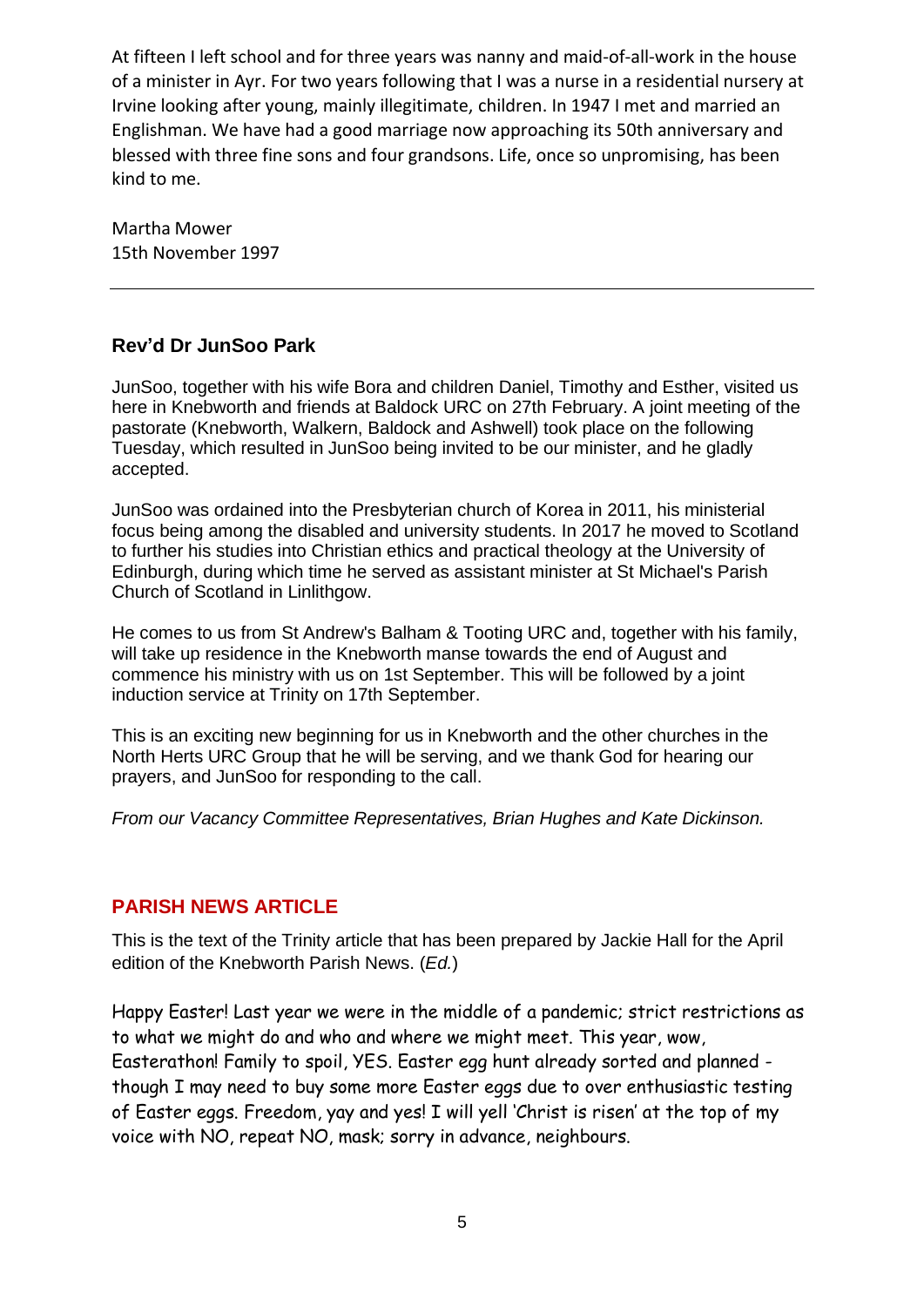Last year at Trinity it was me and Brian on the tech desk and, yes, there were a couple of chocolate eggs as well, but all online. This year we have both services and breakfast. All who have lasted the Lent Fast can indulge with pleasure and joy, not only that Christ is risen but that we have treats in store for the body as well; but with this freedom comes choices.

On Saturday I had promised to deliver something to a friend. In the days of restrictions, I would have popped it in the post, but with freedom I had many options. I could leave it to another day, deliver by car - expensive but quick deliver by bike, slower but cheaper (good choice) or walk, slowest of all but much more fun; so headphones on, music on. Best foot forward I went, I saw flowers – God's creation and all God's beauty. Well, I do live in a garden city after all; and singing, only slightly out of tune, "In an English country garden", I walked on, not always recognising all the flowers but appreciating them all the same. Memo to self: more attention to "Gardeners' World". I walked on through rain and shine, pausing to buy a coffee on the way back. Yes, I do know how lucky I am that I can do that. But it was nice and, yes, it did take a while, but it was fun. I was smug at having smashed my 10,000 steps, proud to have broken my record for walking that distance and humbled that I was so fortunate that I could walk in freedom and safety when others are not so lucky.

As we celebrate Easter, let's appreciate the beauty of God's world in all its forms and give whatever support we can to those less fortunate than ourselves.

Happy Easter Christ is Risen.

Peace and goodwill to all.

Jackie Hall, Trinity Church

# **Easter Sunday Morning Breakfast**

It's BACK! The Easter breakfast after the 8.00 am Service. It will include cereals, fruit juice, fruit, bacon, eggs, sausages, croissants and, of course, pain au chocolat - plus much, much more.

Please sign the sheet in the church foyer, or let me know. Just to give us a clue as to how many to cater for. But if you decide on the day, that's OK as well - there will be plenty. Or if you prefer to grab and go, just let us know and we can have your bacon butty or sausage sarnie at the ready!

\_\_\_\_\_\_\_\_\_\_\_\_\_\_\_\_\_\_\_\_\_\_\_\_\_\_\_\_\_\_\_

Stay safe

*Jackie and Steven Hall*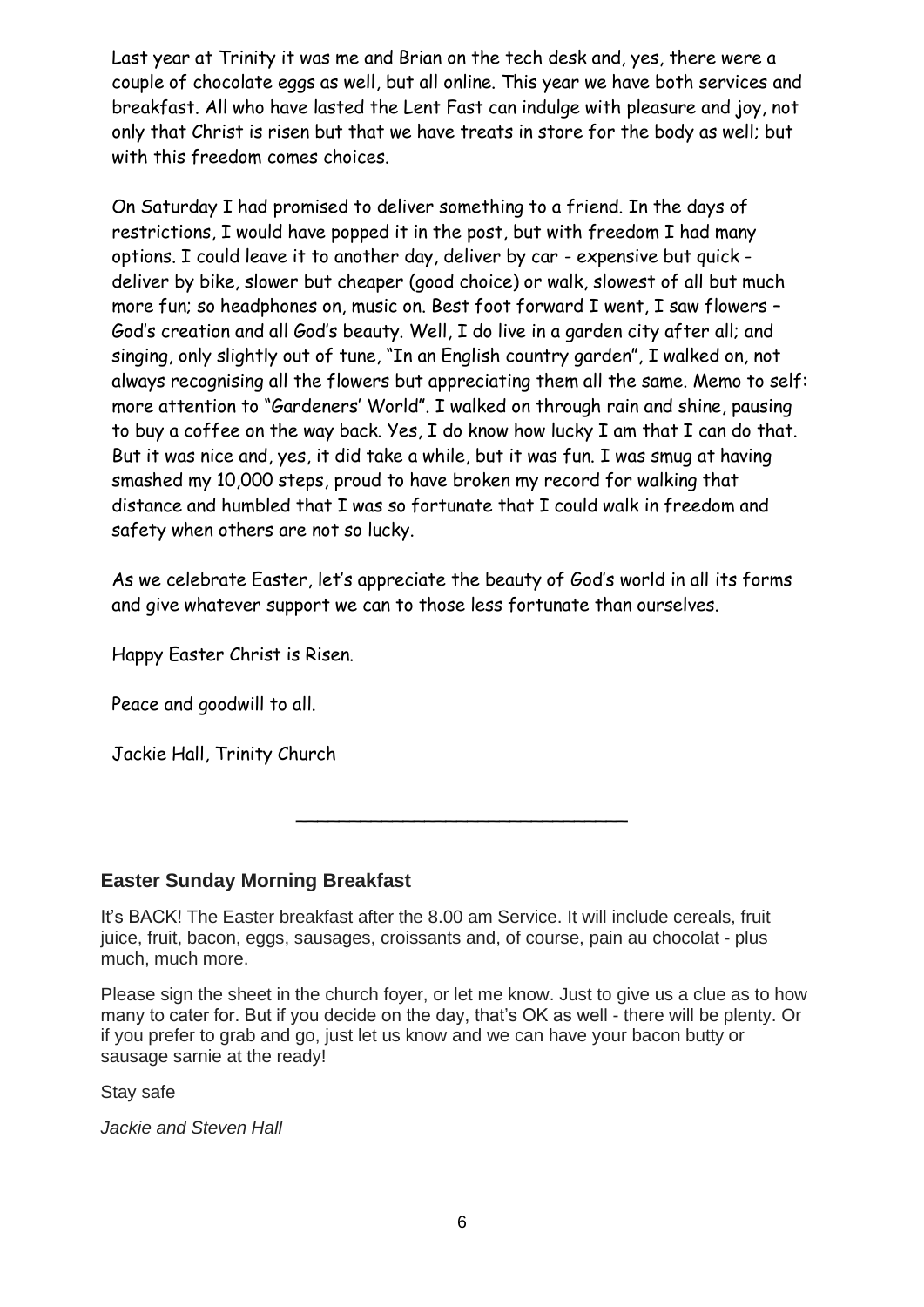### **MISSION AND CHARITY NEWS**

### **Easter Offering and Charity of the Month**

The Charity of the Month for April, together with the Easter offering, is T**he Methodist Church World Mission Fund** which supports projects and individuals around the world in the following programmes administered through Global Relationships:

#### *[Nationals in Mission Appointments \(NMAs\):](https://www.methodist.org.uk/our-work/our-work-worldwide/global-relationships/people-in-mission/nationals-in-mission-appointments/)*

*These appointments encourage and support local people in key mission projects in their own countries. Salaries are paid by the Fund for World Mission and enable new work to be developed.*

#### *[Mission Partners:](https://www.methodist.org.uk/our-work/our-work-worldwide/global-relationships/people-in-mission/mission-partners/)*

*Mission Partners are initially trained in this country and invited to serve for periods of at least one year by [partner churches](https://www.methodist.org.uk/our-work/our-work-worldwide/global-relationships/partnerships-in-mission/) in the Caribbean, South & Central America, Africa, The Pacific, Asia and Europe.*

#### *Fund for Mission in Europe*

### *Scholarship and Leadership Training (SALT) Programme:*

*This programme funds men and women to study advanced or post-graduate courses in a cross-cultural setting.*

#### *Annual Grants for World Church Partners:*

*These are annual grants given to partner churches enabling the partner church to decide its own priorities for the work of the Kingdom.*

#### *General or Solidarity Grants:*

*These grants are to a partner who is facing particularly difficult circumstances or an emergency situation.*

There will be gift aid envelopes in church during April, but if you can't be in church please donate if you can online via [Just Giving,](http://www.justgiving.com/mcfworldmission/donate/) [World Mission Fund \(methodist.org.uk\)](https://www.methodist.org.uk/our-work/support-our-work/about-our-funds/world-mission-fund/) or send cheques (making them payable to 'Methodist Church World Mission Fund') to:

#### **Methodist Church World Mission Fund**

Methodist Church House 25 Marylebone Road London NW1 5JR

*Maureen Bodden on behalf of the Mission Group*

### **Good Friday Sponsored Walk**

The North Herts Methodist Circuit sponsored walk is back to its usual form this year, from Christchurch Hitchin to Pirton and back via the pretty way. All in aid of Phase Hitchin and Herts Welcomes Refugees, both very good causes.

Jackie and Steven Hall and Mel and family will be walking on Good Friday, 15th April. If you are willing and able to sponsor either or both families, many thanks; please get in touch with them, every little helps. They will be walking whatever the weather, though admittedly sunshine is more fun!

*Jackie Hall*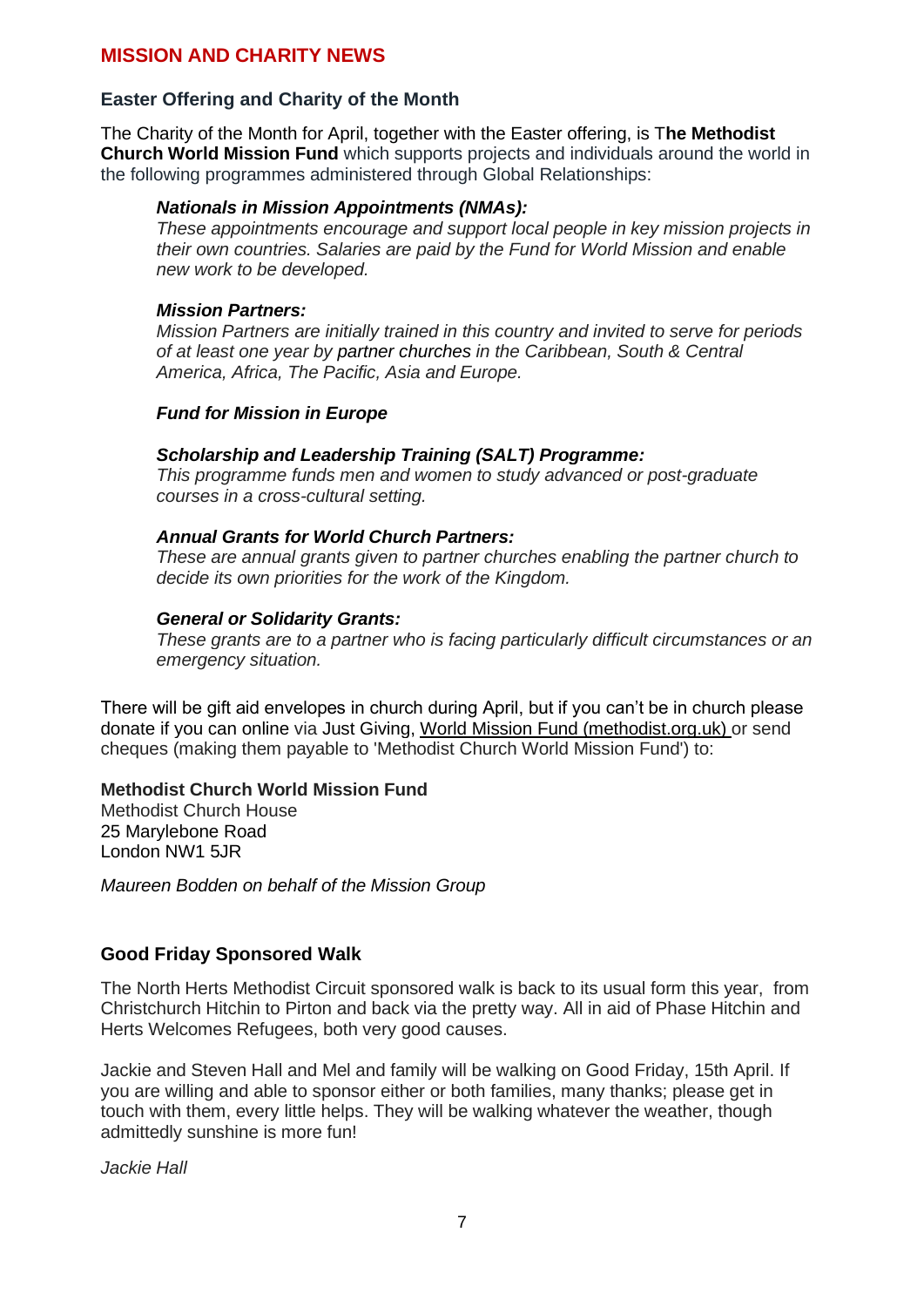# **Some Dates from the Social Committee**

**Agape Meal:** Maundy Thursday, 14th April, at 7.30 pm. Those helping will need to arrive about 6.00 pm and the tables will be set out in a horseshoe. Soup, bread, cheese and fruit will be served before a short service which will be led by Kate and Becky. The invite is going out to the Churches that we will be working with from August, as well as to St Paul's and Cutty's Lane URC.

**Easter Saturday:** 16th April, afternoon tea plus an Easter Egg hunt, between 2.30 and 4.30 pm. There will be no charge, but there will be a donation plate. People will need to book, there will be a maximum of 30 places. Lifts will be offered.

**Community Lunches:** These will start on Sunday, May 15th, after the morning service and will be advertised at Easter. Transport will be offered.

**Jubilee Weekend:** A barbecue will be held on Sunday, 5th June.

*Kate Dickinson*

# **KNEBWORTH FAMILY OF CHURCHES**



*\_\_\_\_\_\_\_\_\_\_\_\_\_\_\_\_\_\_\_\_\_\_\_\_\_\_\_\_\_\_\_\_\_*

# **Good Friday Walk of Witness**

We are pleased to announce that, after a two-year absence because of Covid restrictions, this year Knebworth Family of Churches will be able to hold their traditional Walk of Witness on Good Friday, 15th April.

The Walk will start from St Thomas More Church at 11.15 am and continue, with stops on the way - one of which will be at St Martin's Green - until we reach Trinity Church where we will be able to partake of drinks and refreshments (hot cross buns, I hope!). At each stopping point, there will be a Bible reading, a hymn and a prayer.

Please try to join us on all or part of the Walk.

### **Easter Praise**

Unfortunately, mainly because of other services and events in our churches on the day, we have reluctantly decided that it will not be practicable to hold a service of Easter Praise at St Mary's Church, in Knebworth Park, on Easter Sunday.

However, we are hopeful that we may be able to have a "Songs of Praise" at St Mary's on a summer Sunday evening later in the year, perhaps July or August.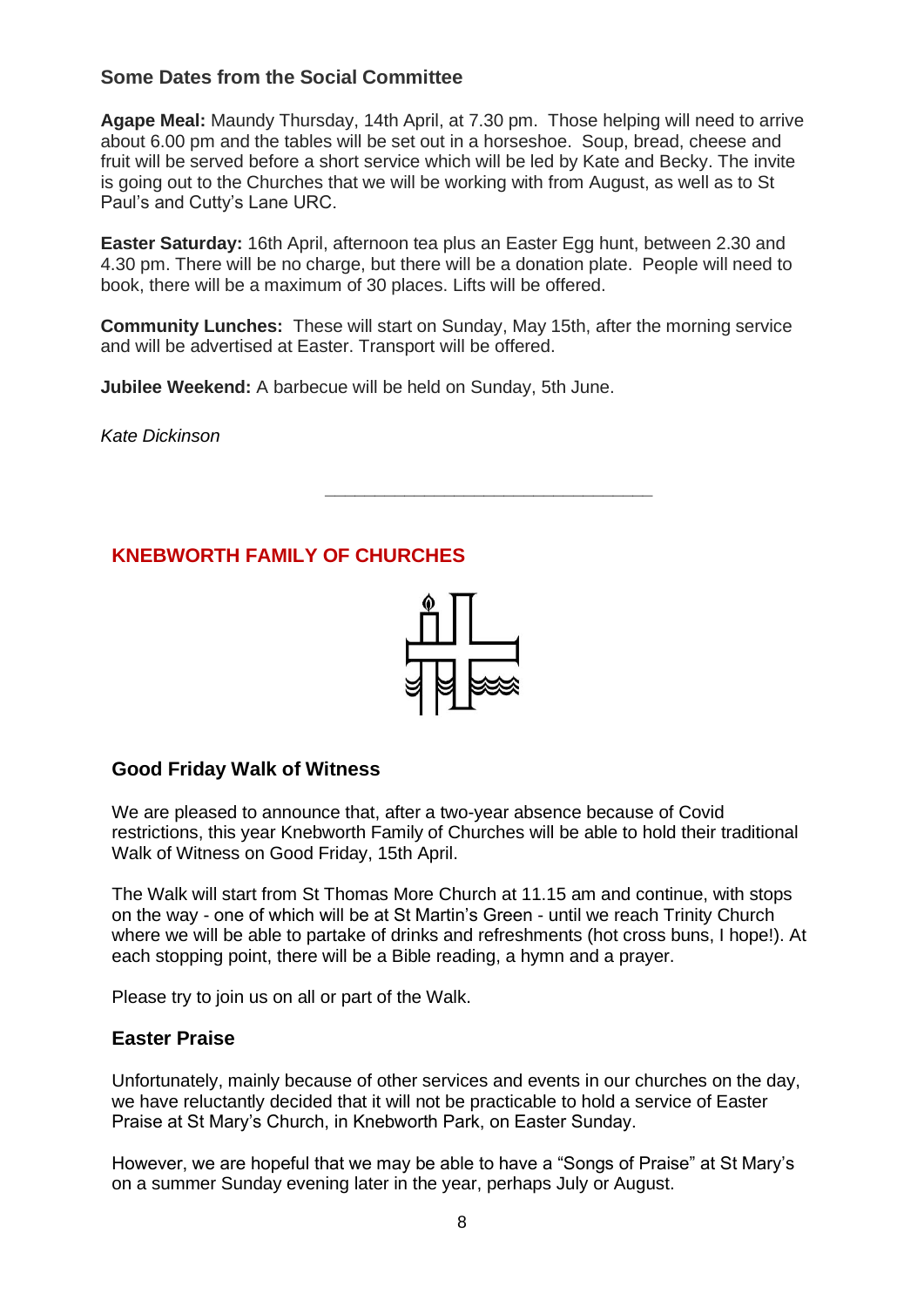# **KFC Coffee Morning, Saturday 16th April, 10.00 am – 12 noon**

You will be very welcome to drop in to **St Martin's Parish Centre** for a drink and a chat. There will be the usual selection of cakes and you will also be able to do some shopping at the Traidcraft stall. The money raised from donations at our coffee mornings supports various charities, both local and further afield.

### **Ukrainian Refugee Appeal**

The following is an extract from Reverend Charles King's forthcoming Parish News article on behalf of St Martin's and St Mary's. Charles feels that this is an issue which should be supported by the whole of the local community, and possibly overseen by Knebworth Family of Churches.

"And as I write this, the war in Ukraine has been going on for three weeks. Through the pictures and stories on the news, we grapple with the reality of unimaginable horror via the pictures and stories we see. Millions of Ukrainians have been fleeing the fighting, and are seeking sanctuary beyond their country's borders. As we together discover how best to support those in this situation, it was wonderful to hear how many offers of interest had been registered with the government's 'Homes for Ukraine' scheme. It's clear, though, that however we provide support it will be a collective effort, with the whole community, whether it be things like accommodation, help with transport, healthcare, contact with Ukrainian speakers. At St Martin's and St Mary's we are forming a group to gather in offers of hospitality in Knebworth and locally. If you would like to be part of this, then please drop me a line [\(revcharlesking@gmail.com](mailto:revcharlesking@gmail.com))."

*Graham Fothergill Secretary: The Knebworth Family of Churches*

# **CHRISTIAN AID**



\_\_\_\_\_\_\_\_\_\_\_\_\_\_\_\_\_\_\_\_\_\_\_

The Christian Aid Frugal Lunch held at Trinity Church on Sunday, 13th March, raised a total of £229 which will be donated to the DEC Ukraine Humanitarian Appeal. **Christian Aid Week, 15th to 23rd May**

House-to-house collections for Christian Aid will follow the practice of last year. We will be delivering envelopes during the early part of May, there will be a note on them asking you to return them - with your donation, of course - to the collection points, probably at the Co-op or the Post Office. Alternatively, we hope to set up an online donation process. Full details of these arrangements will appear in the May issue of the Parish News. Whichever method you choose, we hope that you will give generously.

The Christian Aid Service this year will be held on **Sunday, 15th May,** at Trinity Church. There will be further details of this in next month's Parish News.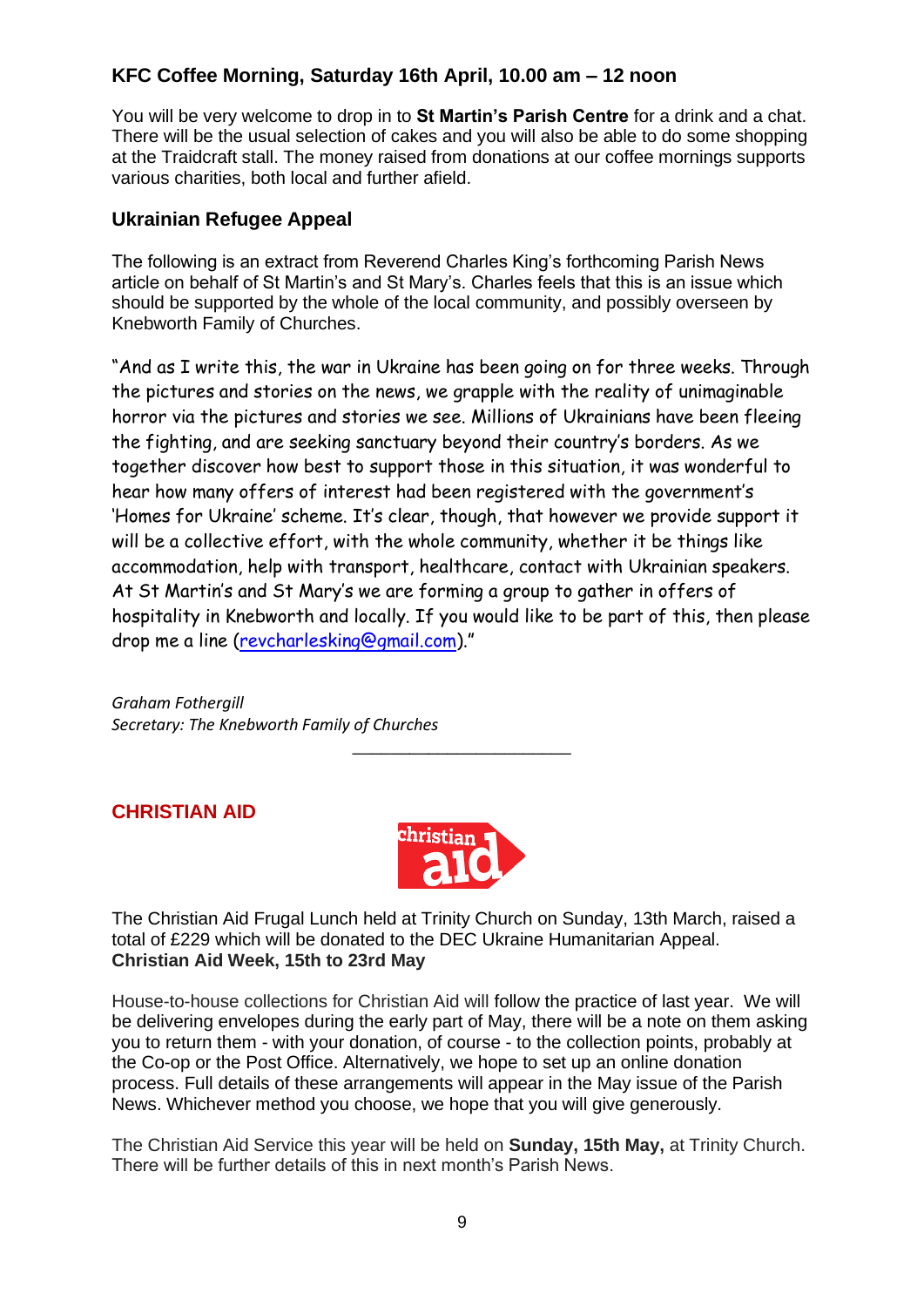# **Knebworth "Walking Quiz"**

In order to raise funds for Christian Aid, Colin Stringer has again kindly produced what is essentially a village treasure hunt, entitled "Knebworth Knowledge", with clues to be solved whilst walking around the village, such as the number of a telephone pole or the manufacturer of a manhole cover.

Entry forms and the list of clues can be downloaded from:

<http://www.parascosa.com/KnebworthKnowledgeQuiz.htm>

or you can collect a paper version from Knebworth Post Office or Village News (Station Road).

The quiz will run throughout April. The entry fee is a minimum donation of £2.00 and there is a £20 gift voucher for the winner.

*Graham Fothergill, on behalf of the Knebworth Christian Aid Committee*

# **METHODIST NEWS**

### **Message from Rev'd Malcolm Peacock**

As I write we live in strange times. There is hope as we look at new life – snowdrops, daffodils, buds on trees, there is hope as the dark of winter is in retreat. Yet there are other things which are casting shadows over us; some will have an impact on us directly but we have no direct influence over, others will affect us and we will be able to make a difference.

Russia has invaded Ukraine. The fear of wider war looms large and, with nuclear weapons in the arsenals of contending sides, the deathly impact of global warming falls into insignificance. Already energy prices are more than many can pay, the promise of many hundreds of families becoming homeless because they can't afford rent and energy is a looming reality. For many of us there will be choices between what we eat and keeping warm, and luxuries will be trimmed back. All of us have to face these choices and feel powerless and impotent and, if I am honest, angry that some businesses and companies are making billions of pounds worth of profits on the back of it.

I think also of the impact on churches, already for many churches the costs of energy to keep an old building warm and useable is making the use of reserves inevitable and causing many stewards and treasurers heartache and stress because they fear the ending of their church on their watch. Weave into this the impact of Covid on offerings and lettings income and we are faced with difficult choices.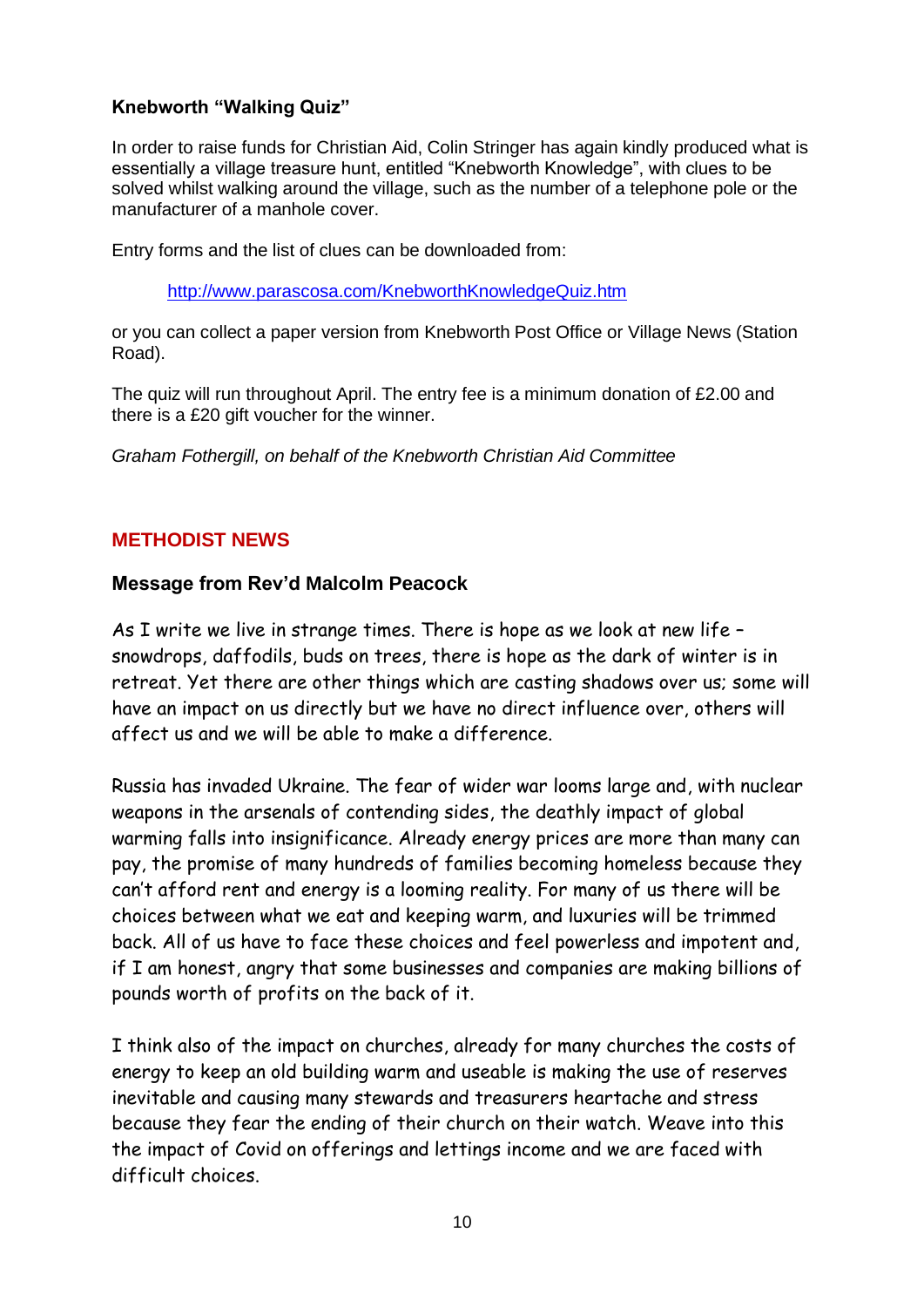As I write, there has still not been a match made with the Circuit for a new minister. We have to remain in the stationing process at least until March 28th, we have moved the Circuit Meeting to April so that we can make a decision as a Circuit about what we would like to do, remain in stationing or make other arrangements as far as we are able for a year.

As individuals and as a nation we have troubles and issues that seem too much to manage; as Churches we face pressures, what do we do?

We are at the start of Lent, beginning to focus and prepare to celebrate Easter; the darkness of Good Friday and the wonder of the resurrection. This resurrection of Jesus is something unlooked for, unexpected and unimaginable, yet in the darkest of times God brought hope and light. I do not wish to engage in wishful thinking and want a God with a magic wand to do the equivalent of win the lottery for us. I am convinced though that God has not finished with his Church and that there is both hope and a future for us. I am also convinced though that we will only know the future God is planning for us when we learn to wait on God and ask what we have to learn as we live through times of crisis. We need to wait on God and reclaim our heritage as a people of faith. The early Church had no people and no buildings and little money. The people of Israel were slaves in Egypt. The Spirit of God, speaking in the burning bush sent Moses; the Spirit of God at Pentecost empowered all and new things happened. We need to wait on God and make that a priority and we will catch a vision of what God intends for his Church. From the dark of Good Friday, God made the resurrection a pathway of new life, new hope and transformation. God is showing us the way, we need to stop and listen.

### *Malcolm*

*{The above item was reproduced from the March 2022 edition of the North Herts Circuit Newsletter}*

\_\_\_\_\_\_\_\_\_\_\_\_\_\_\_\_\_\_\_\_\_\_\_\_\_\_\_\_\_\_\_\_\_\_